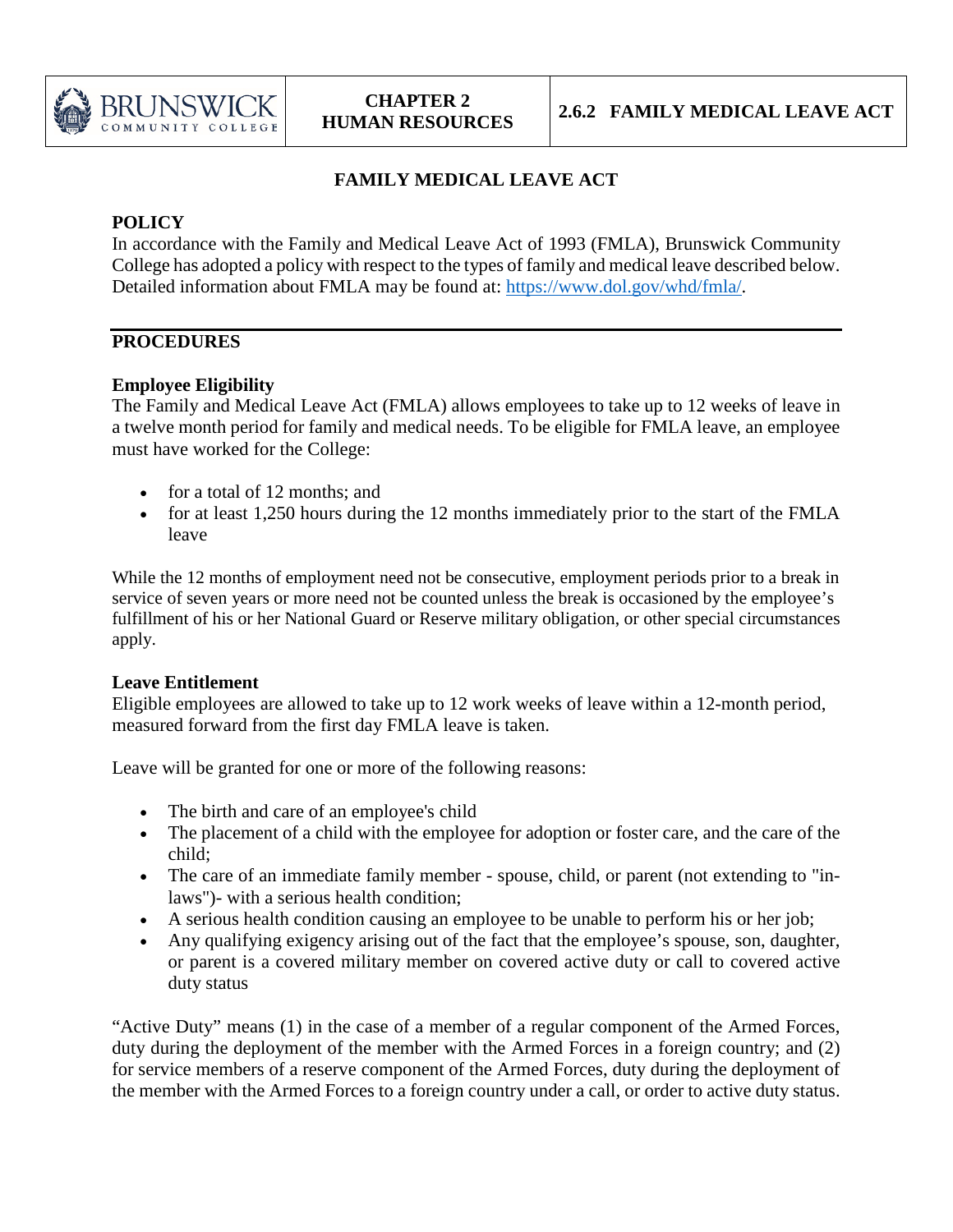

Intermittent/Reduced Schedule Leave: The FMLA also permits employees to take leave on an intermittent basis or to work a reduced schedule under certain circumstances. Intermittent and/or reduced schedule leave may not be taken for the birth or placement of a child for adoption.

Leave taken because of the birth of a child or to care for a newborn child or child placed in the employee's home by adoption or foster care must be taken within the 12-month period immediately following the child's birth or placement.

Employees should contact the Office of Human Resources for questions about individual cases.

#### **Active Duty Family Medical Leave**

Eligible employees are allowed to take up to 12 work weeks of leave within a 12-month period for any "qualifying exigency" arising from the fact that an employee's spouse, child, or parent is on or has been called to Active Duty.

A qualifying exigency may include:

- Short-notice deployment, defined as a call/order to active duty seven days prior to the date of deployment
- Military events and related activities
- Childcare and school activities (for example: making childcare arrangements, enrolling a child in school, etc.)
- Financial and legal arrangements (for example: executing Power of Attorney, preparing or updating a will or living trust, transferring signature authority for bank accounts, obtaining military identification cards, etc.)
- Counseling
- Rest and recuperation time with a service member on short-term leave (limited to five days per leave)
- Post-deployment activities (within 90 days following termination of active duty status), such as attending ceremonies, addressing issues arising from the death of a service member, etc.
- Additional activities as agreed upon by both employer and employee

#### **Covered Service Member Family Leave**

Eligible employees are entitled to take up to 26 work weeks of leave within a 12-month period to care for a covered service member who is the employee's spouse, parent (excluding in-laws), or child (a son or daughter who is 18 years of age or older), or for whom the employee is "next of kin." However, during the single 12-month period in which Service member Family Leave may be taken, eligible employees are limited to a combined total of 26 weeks of unpaid leave for any reason under the FMLA; however, no more than 12 of those weeks may be taken for non-Service member Family Leave.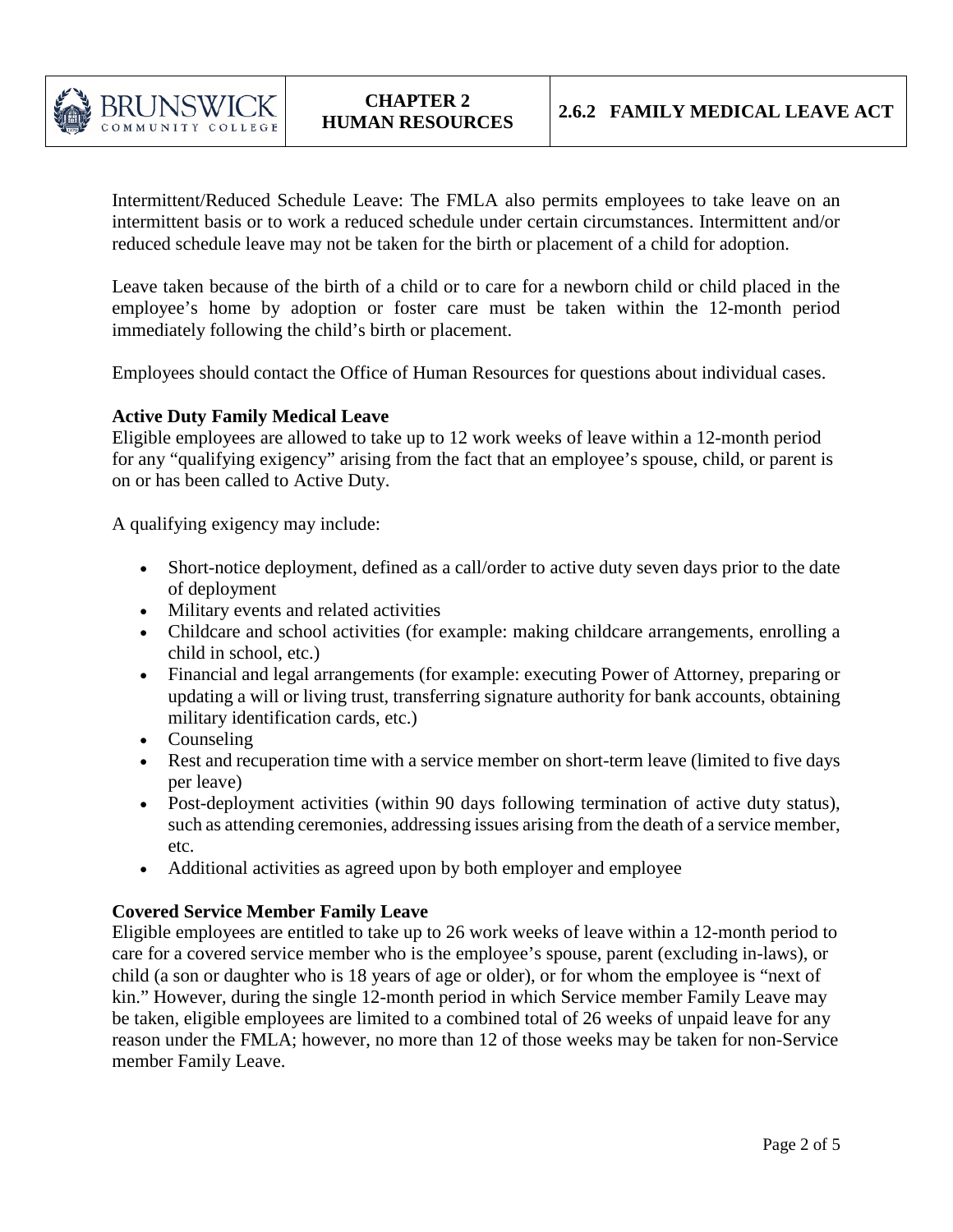

A covered service member is defined as a current member or veteran of the Armed Forces, National Guard, or Reserves, whether on active duty or on the temporary disability retired list, who has a serious injury or illness incurred in the line of duty on active duty (or if the injury or illness existed before the beginning of the member's active duty and was aggravated by service in the line of duty on active duty in the Armed Forces) that may render the service member medically unfit to perform his or her duties for which the service member is undergoing medical treatment, recuperation, or therapy, or is in an outpatient status, or is on the temporary disability retired list.

A covered veteran is a veteran who is undergoing medical treatment, recuperation, or therapy for a serious injury or illness and who was a member of the Armed Forces (including a member of the National Guard or Reserves) at any time during the period of five (5) years preceding the date on which the veteran undergoes that medical treatment, recuperation, or therapy.

A serious injury or illness for a covered veteran means a qualifying (as defined by the Secretary of Labor) injury or illness that was incurred by the member in the line of duty on active duty in the Armed Forces (or existed before the beginning of the member's active duty and was aggravated by service in the line of duty on active duty in the Armed Forces) and that manifested itself before or after the member became a veteran.

#### **Certification for Military Leave**

An employee requesting Active Duty Family Leave or Covered Service member Family Leave must complete Form WH-385: Certification for Serious Injury or Illness of Covered Service Member for Military Family Leave or Form WH-384: Certification for Qualifying Exigency for Military Family Leave. Both forms are available in the Human Resources Office.

#### **Substitution of Paid Leave**

Any paid leave benefits (vacation, sick leave, workers' compensation leave, or disability benefits) the employee is eligible to use and elects to use will run concurrently with FMLA leave.

#### **Medical Certification**

An employee requesting leave for the employee's medical condition or due to the medical condition of the employee's spouse, parent or child must present a certification from a health care provider of the condition, illness, or circumstance for which the leave is requested. A form for the certification is available in Human Resources (Form WH 380-E: Certification of Health Care Provider for Employee's Serious Health Condition and Form WH 380-F: Certification of Health Care Provider for Family Member's Serious Health Condition). Forms must be completed and returned to Human Resources within 15 calendar days.

Employees who take FMLA leave for their own serious health condition must submit to a Fitnessfor-Duty certification prior to returning to work. Otherwise, the employee may not be permitted to return to work until he or she submits the required certification. Failure to provide a fitness for duty certification after the end of a FMLA leave for the employee's own serious health condition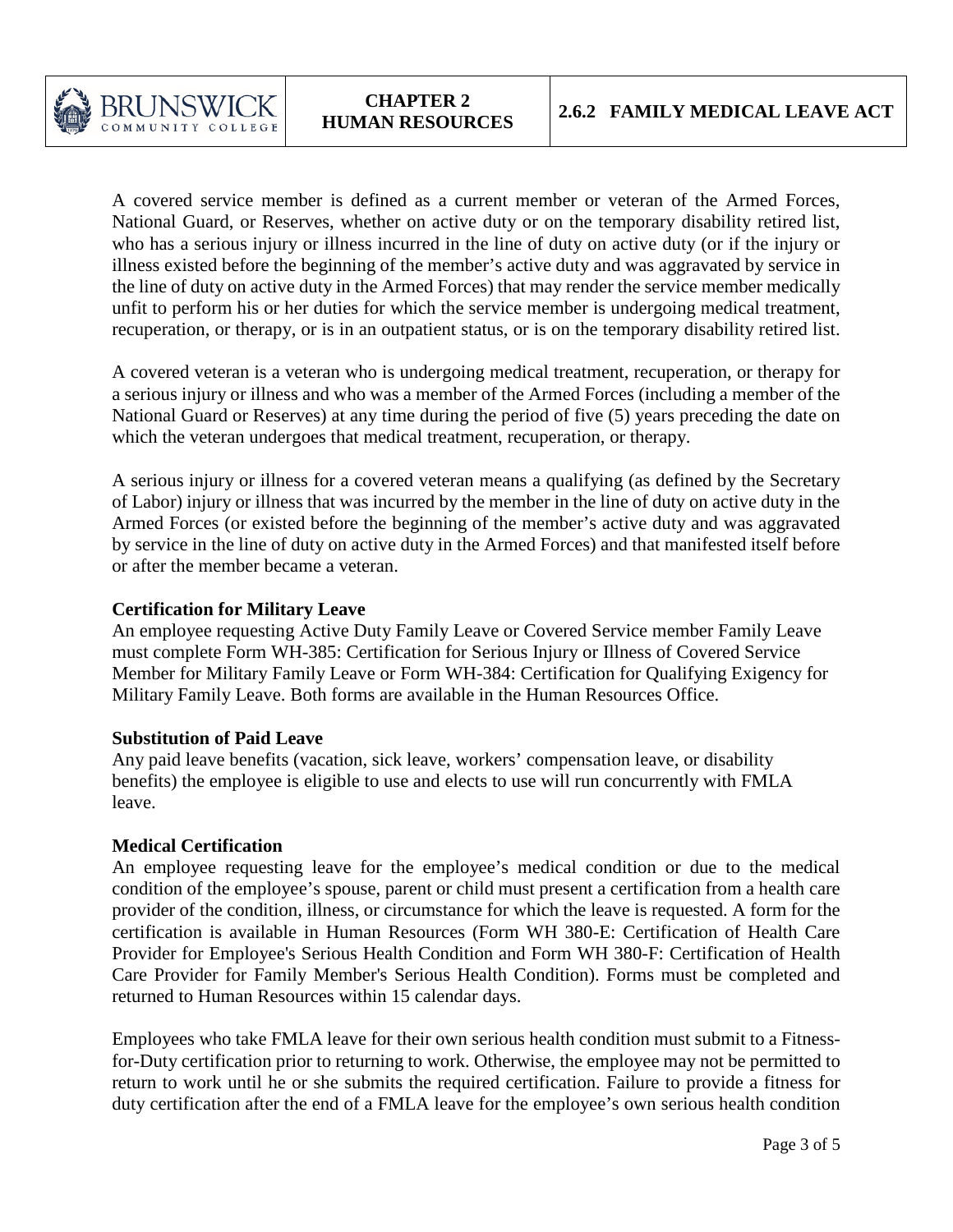

may result in the employee being discharged. The fitness for duty paperwork must list any limitations upon the employee's ability to return to work, as well as the anticipated duration of such limitations.

Note: Any intentional misrepresentation to obtain or continue a leave of absence will result in immediate discipline, up to and including discharge.

#### **Continuation of Health Benefits**

The College will maintain health insurance coverage for an employee taking FMLA leave for the duration of the leave time, under the appropriate health plan and at the level that would have been provided if the employee had not taken leave. Under certain conditions, the College may recover the premiums if an employee fails to return after the allowed period of leave time.

#### **Job Restoration**

Upon returning from FMLA leave, an employee must be restored to his or her original position or to an equivalent position in terms of pay, benefits, and other employment terms and conditions; and without loss of any benefits accrued at the time the leave began. All benefits accrue during any period of paid leave, but do not accrue during any period of leave without pay.

#### **Employee Responsibilities**

Employees are required to give notice of the need for FMLA leave, just as they are for vacation and sick leave, and to comply with rules pertaining to requests for leave:

- 30 days' advance notice when the need is foreseeable.
- When the need is not foreseeable, notice "as soon as practicable" (generally, at least verbal notice to the immediate supervisor within one or two business days of learning of the need for leave time)

Medical certification must be provided within 30 calendar days using one of the following forms:

- Form WH-380E for employees seeking leave for their own serious health condition
- Form WH-380F for employees seeking leave to care for a family member
- Form WH-385 for employees seeking leave for injured service members
- Form WH-384 for employees seeking leave due to a qualifying exigency

#### **Notice of Eligibility**

The College will inform the employee requesting FMLA leave whether the employee is eligible under the FMLA. If the employee is eligible, the notice to the employee will specify additional employee rights and responsibilities. In addition, the College will inform the employee if the leave will be designed as FMLA-protected and the amount of leave counted against the employee's leave entitlement. If the employee is not eligible, the College will notify the employee that the leave is not FMLA-protected and provide a reason for the ineligibility.